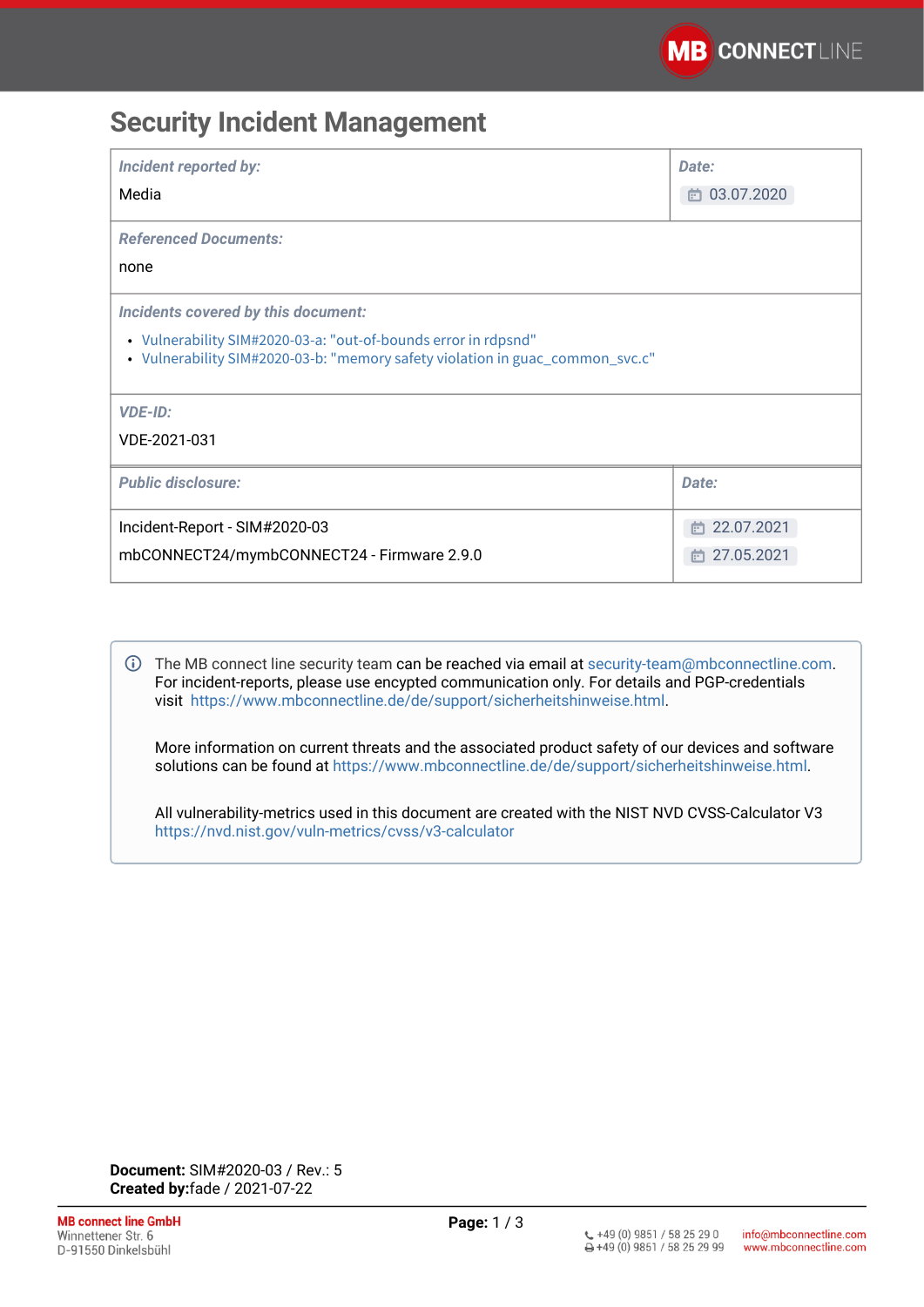# <span id="page-1-0"></span>**Vulnerability SIM#2020-03-a**: "out-of-bounds error in rdpsnd"

## **Details**

### *CVE:*

[CVE-2020-9497](https://cve.mitre.org/cgi-bin/cvename.cgi?name=CVE-2020-9497)

### *Description:*

Apache Guacamole 1.1.0 and older do not properly validate data received from RDP servers via static virtual channels. If a user connects to a malicious or compromised RDP server, specially-crafted PDUs could result in disclosure of information within the memory of the guacd process handling the connection.

*Solution:* 

Update to 2.9.0.

# Affected Products

| <b>Product:</b>            | <b>Version:</b> | Update: |
|----------------------------|-----------------|---------|
| mbCONNECT24, mymbCONNECT24 | $\leq$ 2.8.0    | 2.9.0   |

## CVSS Scores & Vulnerability

| CWE-Identifier:   CWE-200 |                                                     |
|---------------------------|-----------------------------------------------------|
| CVSS Base Score:   4.4    |                                                     |
|                           | CVSS v3 Link:   AV:L/AC:H/PR:L/UI:R/S:U/C:H/I:N/A:N |